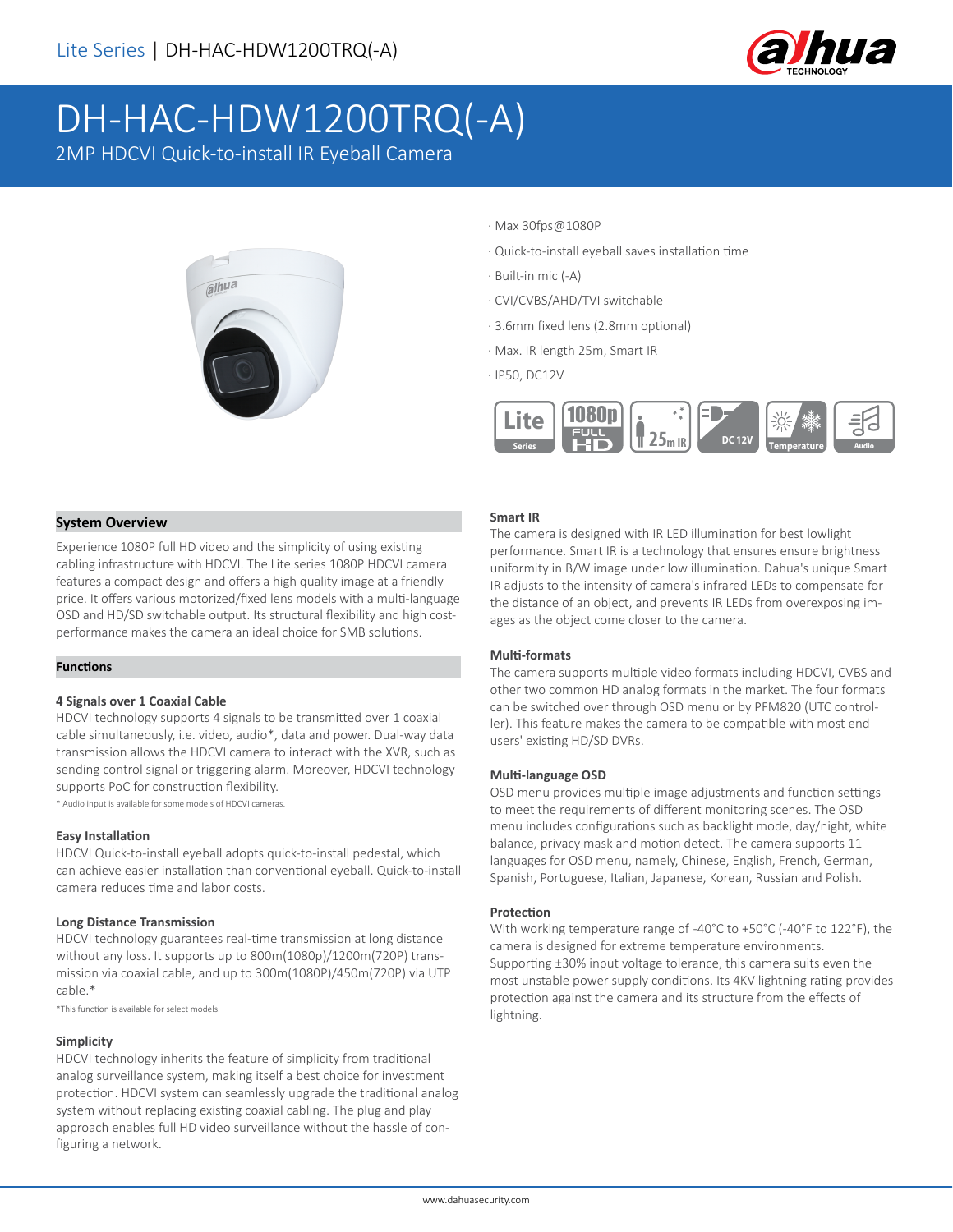# Lite Series |DH-HAC-HDW1200TRQ(-A)

# **Technical Specification**

| ı<br>-i i F<br>౼ |
|------------------|
|------------------|

| camera                       |          |                                                                     |                          |                               |                    |  |
|------------------------------|----------|---------------------------------------------------------------------|--------------------------|-------------------------------|--------------------|--|
| Image Sensor                 |          | 1/2.7 inch CMOS                                                     |                          |                               |                    |  |
| Max. Resolution              |          | 1920(H)×1080(V)                                                     |                          |                               |                    |  |
| Pixel                        |          | 2MP                                                                 |                          |                               |                    |  |
| <b>Scanning System</b>       |          | Progressive                                                         |                          |                               |                    |  |
| Electronic Shutter Speed     |          | PAL: 1/25s-1/100000s<br>NTSC: 1/30s-1/100000s                       |                          |                               |                    |  |
| S/N Ratio                    |          | >65dB                                                               |                          |                               |                    |  |
| Min. Illumination            |          | 0.02 Lux/F1.9, 30IRE, 0 Lux IR on                                   |                          |                               |                    |  |
| <b>Illumination Distance</b> |          | 25 m (82.0 ft)                                                      |                          |                               |                    |  |
| Illuminator On/Off Control   |          | Auto; manual                                                        |                          |                               |                    |  |
| <b>Illuminator Number</b>    |          | $2$ (IR)                                                            |                          |                               |                    |  |
| Pan/Tilt/Rotation Range      |          | Pan: 0°-360°<br>Tilt: 0°-78°<br>Rotation: 0°-360°                   |                          |                               |                    |  |
| Lens                         |          |                                                                     |                          |                               |                    |  |
| Lens Type                    |          | Fixed-focal                                                         |                          |                               |                    |  |
| Mount Type                   |          | M12                                                                 |                          |                               |                    |  |
| Focal Length                 |          | 2.8 mm; 3.6 mm                                                      |                          |                               |                    |  |
| Max. Aperture                |          | 2.8 mm: F1.9<br>3.6 mm: F2.0                                        |                          |                               |                    |  |
| Field of View                |          | 2.8 mm: H: 101°; V: 54°; D: 119°<br>3.6 mm: H: 84°; V: 45°; D: 100° |                          |                               |                    |  |
| Iris Type                    |          | Fixed iris                                                          |                          |                               |                    |  |
| Close Focus Distance         |          | 2.8 mm: 0.5 m (1.64 ft)<br>3.6 mm: 0.8 m (2.62 ft)                  |                          |                               |                    |  |
| DORI<br>Distance             | Lens     | Detect                                                              | Observe                  | Recognize                     | Identify           |  |
|                              | $2.8$ mm | 38.6 m<br>(126.6 ft)                                                | 15.4 m<br>(50.5 ft)      | 7.7 <sub>m</sub><br>(25.3 ft) | 3.9 m<br>(12.8 ft) |  |
|                              | $3.6$ mm | 49.7 m<br>110211                                                    | 19.9 m<br>$(CT \cap LL)$ | 9.9 <sub>m</sub><br>(225)     | 5 m<br>11C A L     |  |

| Noise Reduction              | 2D <sub>NR</sub>                                                                                                                                                                                                             |
|------------------------------|------------------------------------------------------------------------------------------------------------------------------------------------------------------------------------------------------------------------------|
| Smart IR                     | Yes                                                                                                                                                                                                                          |
| Mirror                       | Off/On                                                                                                                                                                                                                       |
| Privacy Masking              | Off/On (8 area, rectangle)                                                                                                                                                                                                   |
| Certifications               |                                                                                                                                                                                                                              |
| Certifications               | CE (EN55032:2015, EN 61000-3-2:2014, EN 61000-<br>3-3:2013, EN55024:2010+A1:2015, EN 55035:2017,<br>EN50130-4:2011+A1:2014)<br>FCC (CFR 47 FCC Part 15 subpartB, ANSI C63.4-2014)<br>UL (UL60950-1+CAN/CSA C22.2 No.60950-1) |
| Port                         |                                                                                                                                                                                                                              |
| Video Output                 | Video output choices of CVI/TVI/AHD/CVBS by one<br><b>BNC</b> port                                                                                                                                                           |
| Audio Interface              | Built-in Mic (-A)                                                                                                                                                                                                            |
| Power                        |                                                                                                                                                                                                                              |
| Power Supply                 | 12V ±30% DC                                                                                                                                                                                                                  |
| Power Consumption            | Max 2.6 W (12V DC, IR on)                                                                                                                                                                                                    |
| Environment                  |                                                                                                                                                                                                                              |
| <b>Operating Temperature</b> | -40°C to +50°C (-40°F to 122°F);<95% (non-<br>condensation)                                                                                                                                                                  |
| Storage Temperature          | -40°C to +50°C (-40°F to 122°F);<95% (non-<br>condensation)                                                                                                                                                                  |
| <b>Protection Grade</b>      | <b>IP50</b>                                                                                                                                                                                                                  |
| Structure                    |                                                                                                                                                                                                                              |
| Casing                       | <b>Plastic</b>                                                                                                                                                                                                               |
| Dimensions                   | $\Phi$ 97.1 mm × 93.0 mm ( $\Phi$ 3.82" × 3.66")                                                                                                                                                                             |
| Net Weight                   | 0.17 Kg (0.37lb)                                                                                                                                                                                                             |
| Gross Weight                 | 0.23 Kg (0.51lb)                                                                                                                                                                                                             |

Video

| Frame Rate    | CVI: 1080P@25/30fps; 720P@25/30fps;<br>720P@50/60fps;<br>AHD: 1080P@25/30fps; 720P@25/30fps;<br>TVI: 1080P@25/30fps; 720P@25/30fps;<br>720P@50/60fps;<br><b>CVBS: 960H</b> |
|---------------|----------------------------------------------------------------------------------------------------------------------------------------------------------------------------|
| Resolution    | 1080P (1920×1080); 720P (1280×720); 960H (960×<br>576/960×480)                                                                                                             |
| Day/Night     | Auto switch by ICR                                                                                                                                                         |
| BIC.          | BLC/HLC/DWDR                                                                                                                                                               |
| <b>WDR</b>    | <b>DWDR</b>                                                                                                                                                                |
| White Balance | Auto; manual                                                                                                                                                               |
| Gain Control  | Auto; manual                                                                                                                                                               |

(163.1 ft)

(65.3 ft)

(32.5 ft)

(16.4 ft)